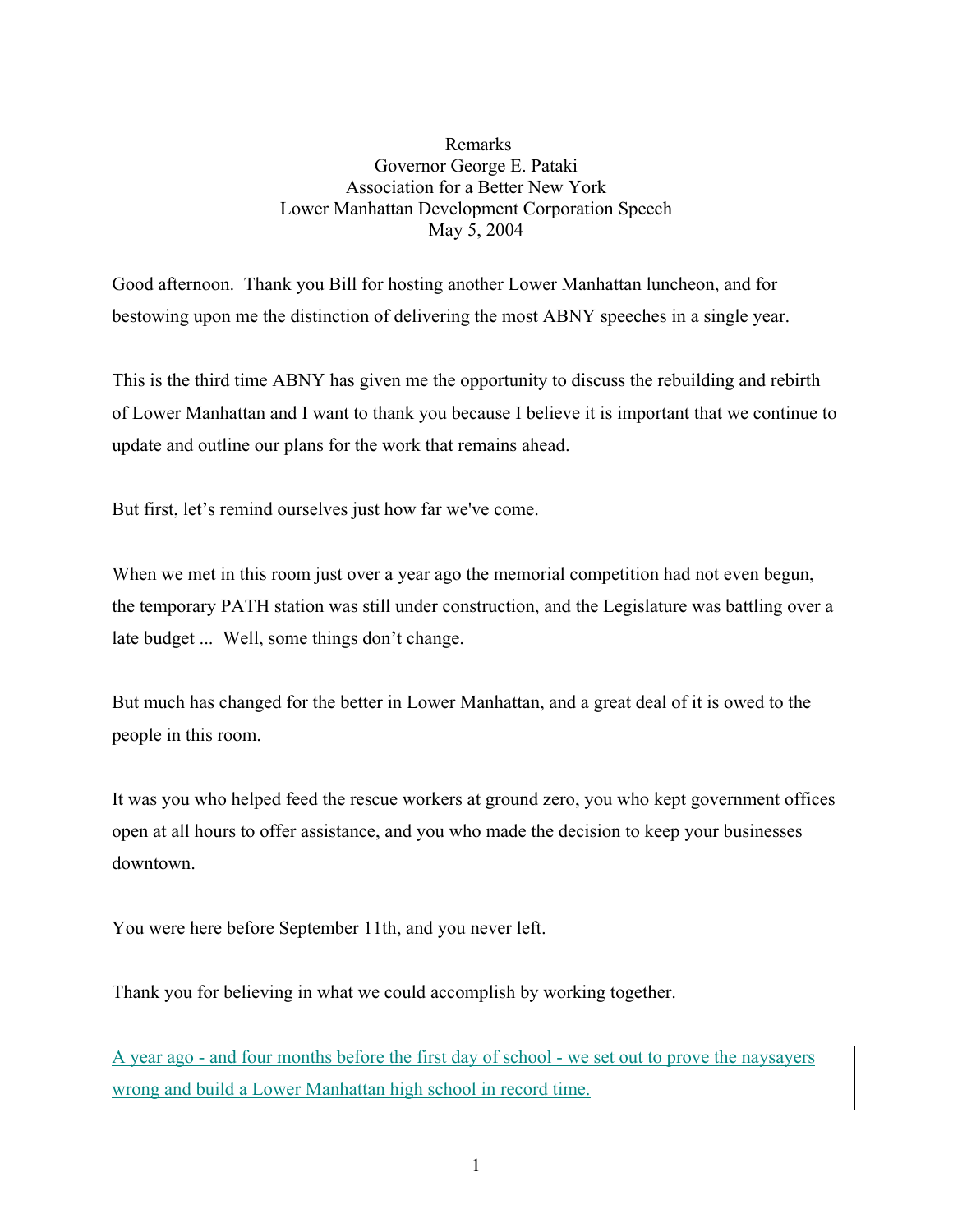And with us here today are students from downtown's own Millennium High School and their principal, Robert Rhodes. These students are living proof of the powerful difference we can make by working together.

Principal Rhodes thank you for bringing your students here today and for helping us turn the impossible into the unstoppable.

We pledged to build that high school and we did. We promised to restore PATH service… and we did – a month ahead of schedule.

We pledged to work with Mayor Bloomberg - who has provided great leadership - to build more parks and already, eight are open or under construction, with more to come this year.

We committed ourselves to reinventing the Stock Exchange district – and today, police barricades have disappeared and pedestrian lanes are open.

We called on businesses to keep their faith in Lower Manhattan - and now Goldman Sachs, Cadwalader, Oppenheimer Funds, Fitch, and H.I.P. all have recommitted to downtown.

We have accomplished much. But there is more to do. Today I will outline plans that build upon the momentum we've created.

We'll take steps to ensure that, even as we rebuild, construction does not come at the expense of the community.

We'll continue our efforts to keep families and businesses downtown by enhancing and adding to our quality of life initiatives.

We'll lay out our plans for a 21st Century transportation system that will strengthen Lower Manhattan's position among the world's great business districts.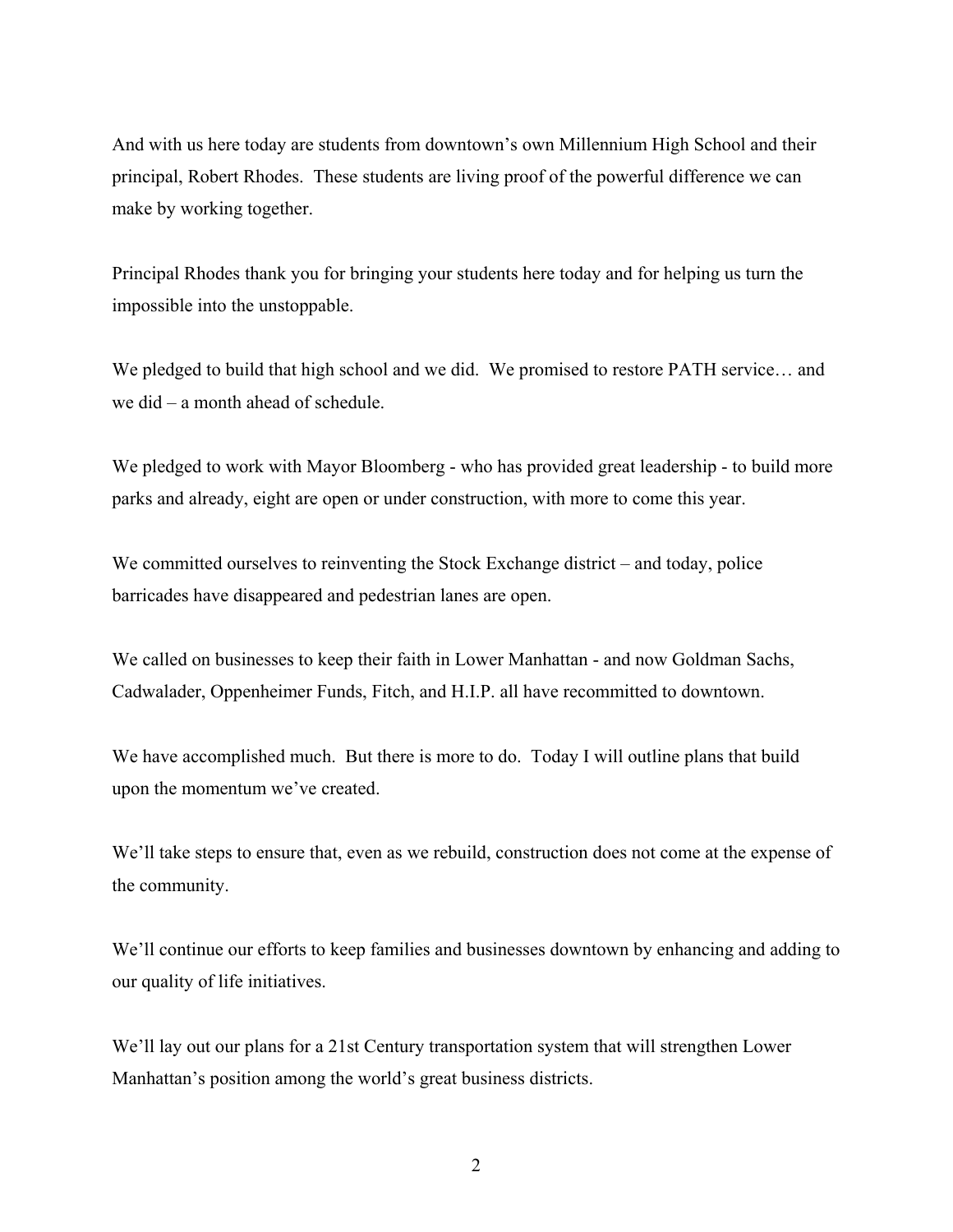We'll outline steps to ensure we continue to care for the families that lost loved ones that tragic day while creating a lasting tribute to those heroes we lost.

And we'll set the date that New Yorkers will begin the process of reclaiming their skyline.

\* \* \*

If you look at the rendering of the future World Trade Center site today, it appears as if it was painted by one artist on a single canvas. But we know that the story's been much more complicated.

It's a tale of many brilliant architects working on different elements of a single composition – against the odds and, sometimes even, at odds.

But what they produced, guided by the vision of Daniel Libeskind, is the definition of synergy. One magnificent plan that awaits implementation.

To the north, we will complete 7 World Trade Center and construct the tallest building in the world – the Freedom Tower.

To the east – a spectacular new PATH station and a spiral of three office towers.

To the west, a new promenade along West Street and a premier investment bank's headquarters.

To the south, a park and the last of the towers.

And in the heart of the site, cultural facilities – and a memorial that will capture the void left in our hearts.

We have a plan. Now we are ready to build.

Building at the World Trade Center site will require strong and sustained resolve. It will demand that we overcome traditional turf battles and parochial interests.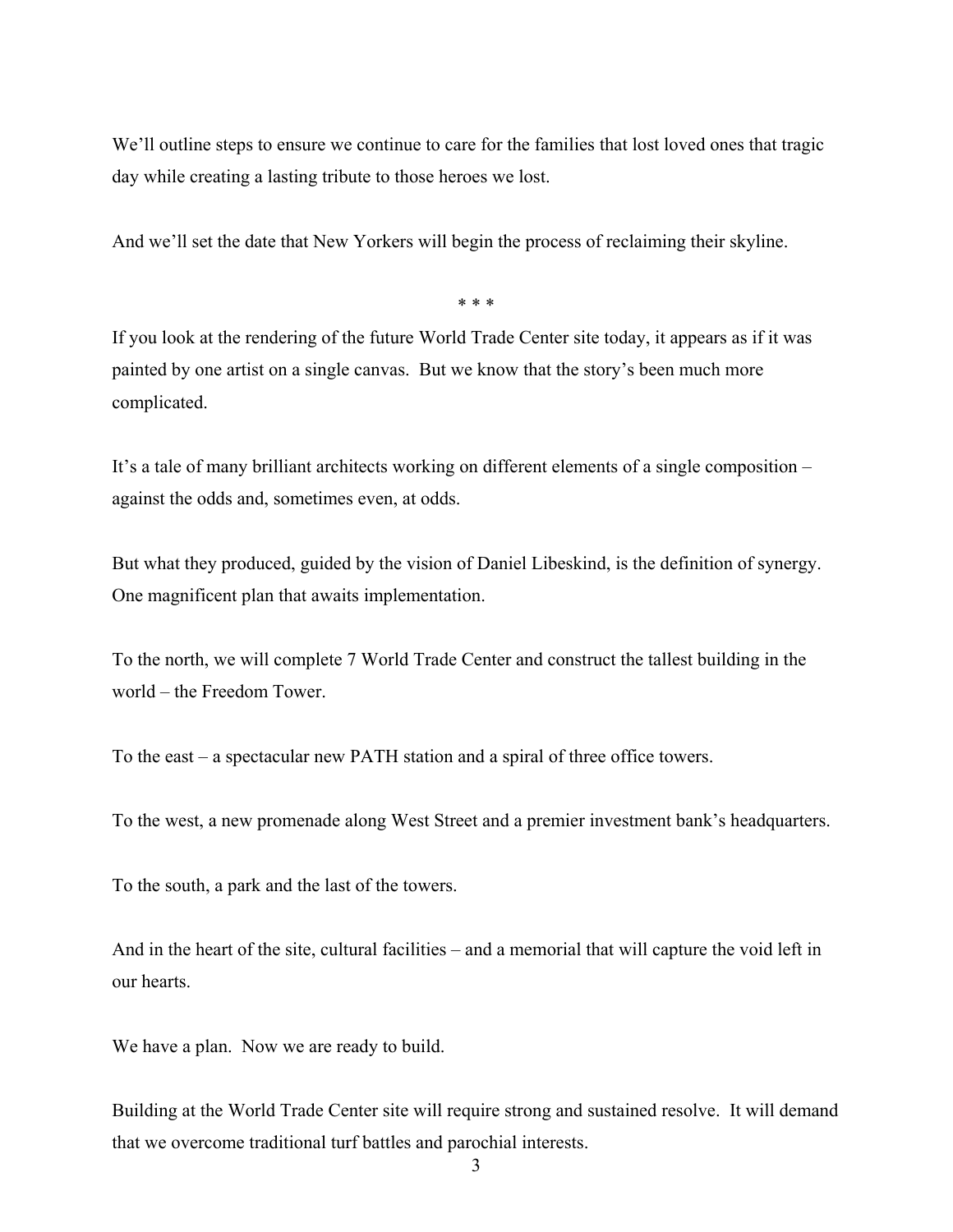That we not be derailed or delayed by the uncertainty of litigation. And, of course, it will mean a lot of construction in a compact area.

In the coming years, there will be over 4,000 full time construction workers on the 16 acre site.

These workers will turn 60,000 tons of steel and over 100,000 cubic yards of concrete into 10 million square feet of new office space.

Just to give you a sense, that means, at the peak of construction activity, there will be more than 30 cranes lifting beams and slabs into place on the site.

As we enter this construction phase, we need to make sure that downtown is fully prepared.

Lower Manhattan's workers and residents understand that, as we rebuild and rejuvenate their community, some disruption is inevitable.

But what they rightly expect is a way to minimize disruption and avoid inconvenience. That's why I've called for the creation of the Lower Manhattan Construction Command Center. Next month, Mayor Bloomberg and I will sign executive orders to implement our joint Command Center.

These parallel executive orders will vest the Command Center with unprecedented authority from both the State and the City – enabling it to cut across bureaucratic lines and coordinate among the myriad agencies at work.

But we must go beyond coordination. Let's turn the rebuilding process into an advantage for downtown businesses.

The shocking devastation of September 11th and the inspirational recovery effort that followed focused the world on New York.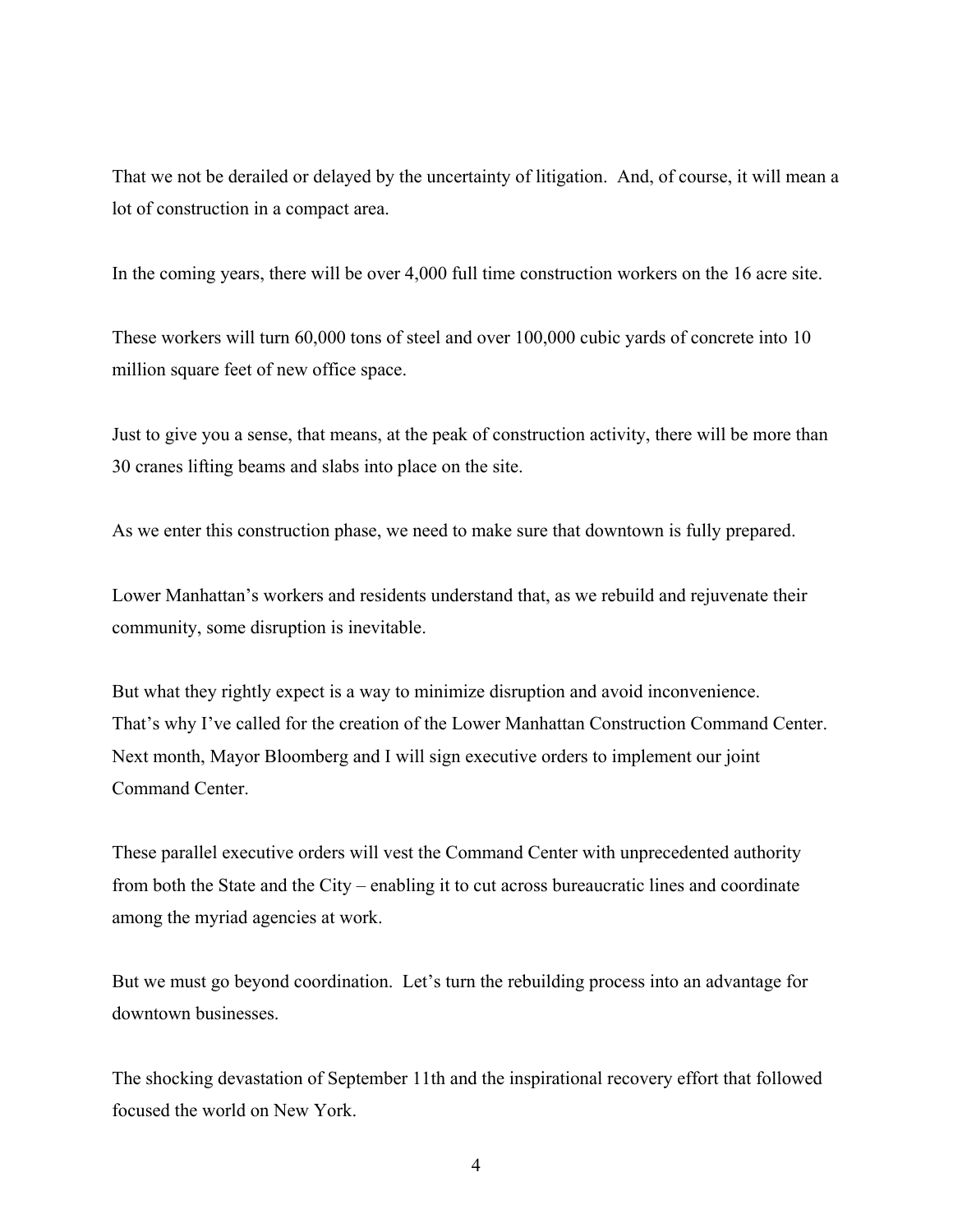The reconstruction of Lower Manhattan has that same potential.

People from across the globe will have the chance to see some of the finest, most innovative engineering ever undertaken. Visitors from near and far will bolster our retail and restaurant community.

America and the world will witness as our plans go from paper to steel.

And to ensure they do, ESDC and LMDC will join the Downtown Alliance and Wall Street Rising to develop a multi-million dollar marketing campaign – broadcasting New York's pride in our progress across the globe and attracting customers to our recovering retailers.

And to help them locate those retailers once they get here, we'll create a wayfinding program for downtown – using attractive signage to highlight tourist destinations and flexible postings to explain traffic re-routings.

\* \* \*

These steps will provide a measure of relief from the necessary effects of rebuilding.

But we must also expand quality-of-life projects that have already shown real results while launching some new initiatives to create a positive environment for businesses and residents.

Let's start with parks.

Louise Nevelson Plaza is one of the Financial District's precious open spaces. But it's in disrepair – part of it's collapsing. Let's transform this plaza at the corner of William Street and Maiden Lane with new surfacing, a grove of trees, and an outdoor café.

Let's work with Pace University to transform 30,000 square feet into a "green roof" for their students and the public.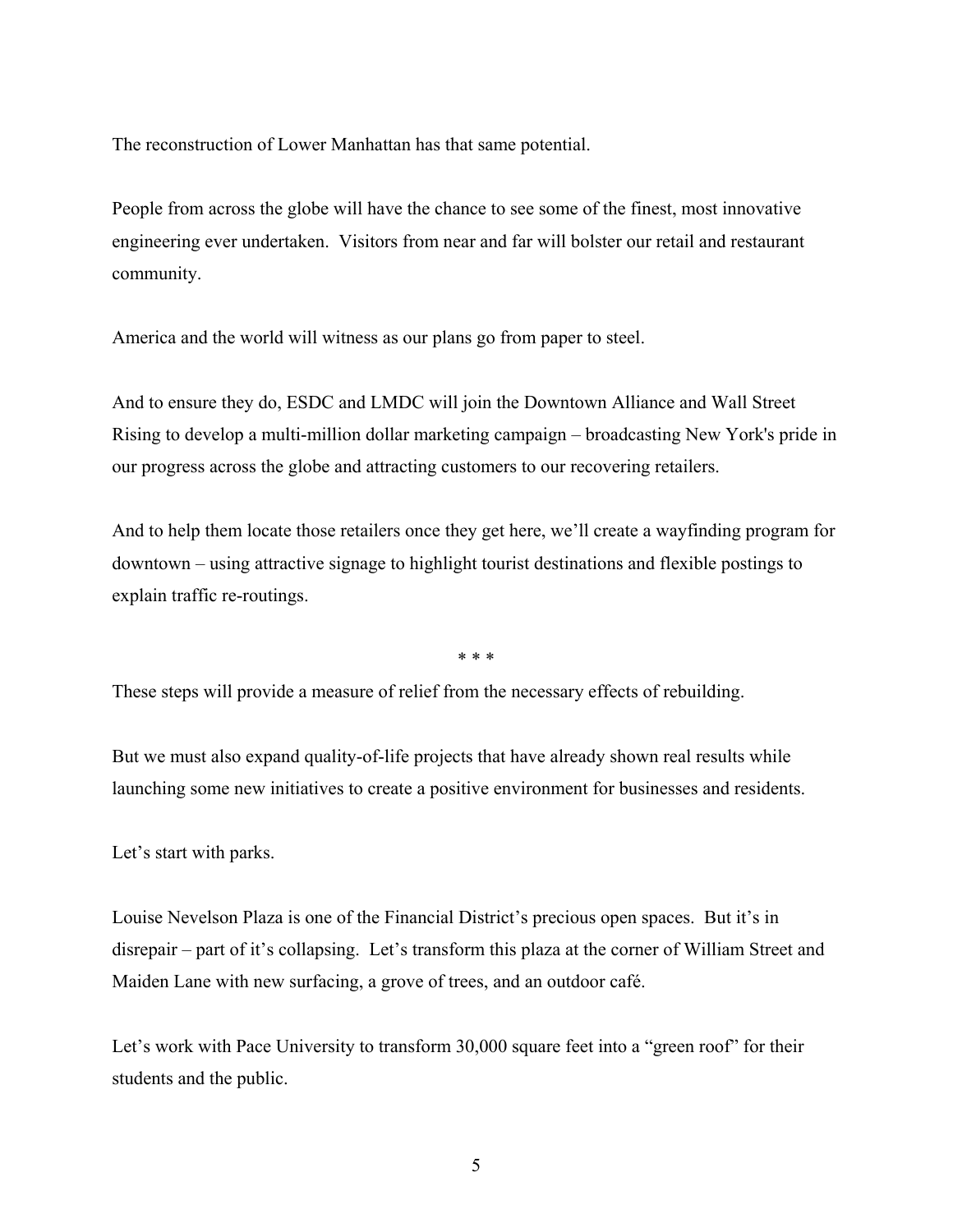And let's finally transform Hudson River Park's Pier 40 into a new recreational field – large enough to accommodate two games of baseball or soccer simultaneously – and renew our commitment to making Hudson River Park the world class park it must be.

And we must improve Lower Manhattan's public spaces for our businesses as well as its residents.

Our Stock Exchange project has demonstrated that when we unleash our creativity, we can protect lives while improving our quality of life.

Today, I am asking the LMDC to work with the City and the private sector to fund and complete a second phase of the streetscape program by the end of next year – so that the financial district remains friendly to the area's businesses and residences.

To further help businesses thrive in the post September  $11<sup>th</sup>$  world, we must make Lower Manhattan into a commercial district with truly cutting-edge telecommunications infrastructure.

Let's install a wireless data network that will enable downtown's businesses to broadcast their data through secure channels to satellite locations.

Today, I'm directing the Empire State Development Corporation to dedicate \$10 million for this purpose.

And we must work to strengthen downtown's community outside of the workday.

Lower Manhattan's residents have long championed a facility in which arts, culture, fitness, and recreation are all housed under one roof.

Today I'm proud to announce that the LMDC will fund a feasibility study for a "Downtown Y" – a top-notch community center to be operated by the  $92<sup>nd</sup>$  Street Y in Lower Manhattan.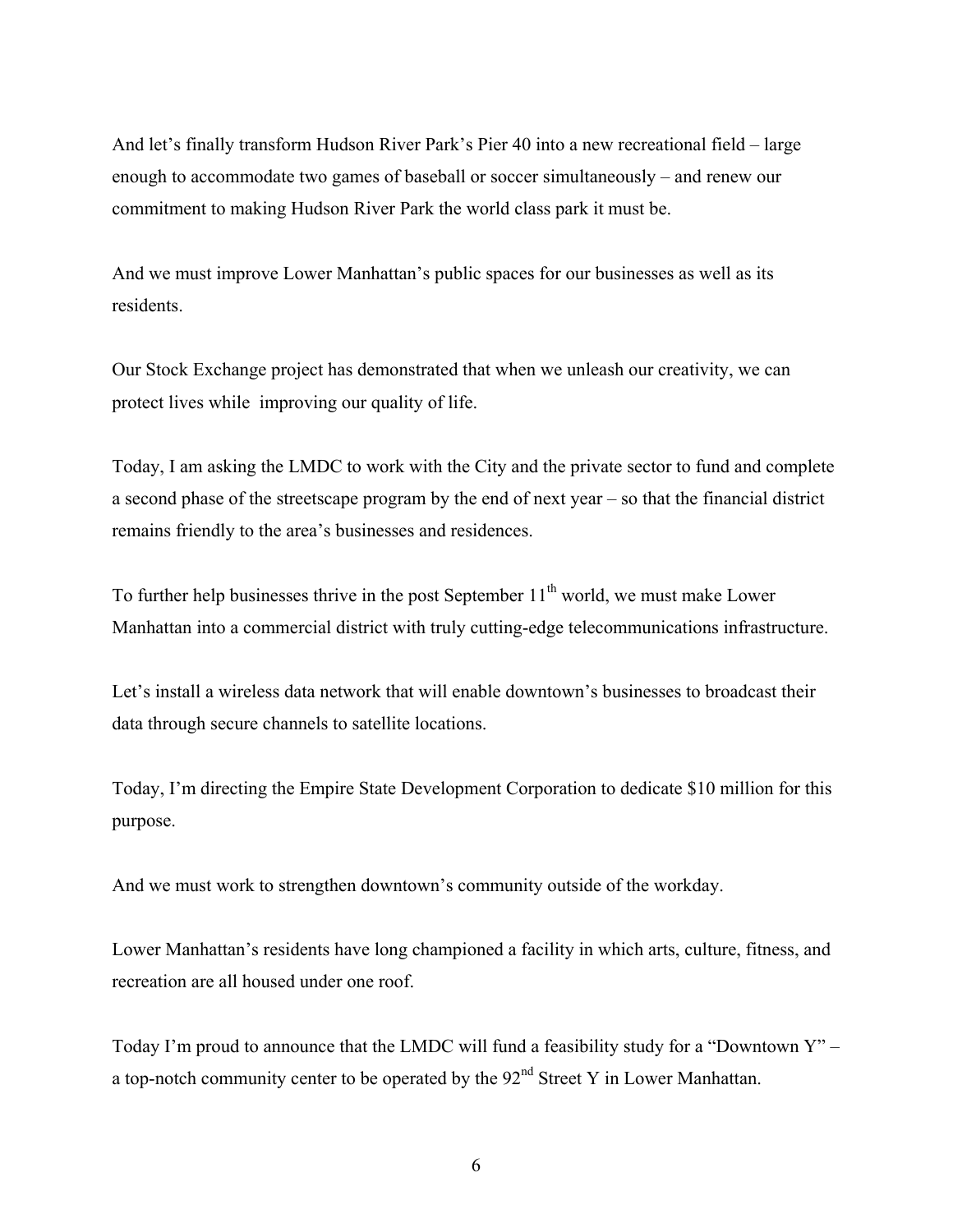We will also proceed with initiatives to revitalize Chinatown. A feasibility study for the creation of an Asian-American Cultural Center is already moving forward.

And, this coming Monday, the LMDC, the September  $11<sup>th</sup>$  Fund, and NYC & Company will launch a \$2 million tourism and marketing campaign to let the world know about Chinatown's cultural, culinary, and historic treasures.

And without a doubt, another treasure to the Lower Manhattan community and the world is the Tribeca Film Festival which kicked off Saturday to rave reviews.

In only its third year, the Festival features an impressive 55 world premier films. Jane Rosenthal and Craid Hatkoff, the Festival's Co-Founders are here. And so is Ed Burns, whose film "Looking for Kitty," will have its world premier tomorrow at the Festival.

Thank you all for making this year's festival the best yet.

We can continue the momentum created by the Tribeca Film Festival – by boosting another high-quality festival that calls Lower Manhattan home.

This year, the LMDC will again provide support and funding to the River to River Festival that will fill downtown with live outdoor music and dance this summer.

\* \* \*

We've outlined measures to improve the quality of life in Lower Manhattan during the construction. Now we must move forward with the construction itself.

Six months ago, the future of the shrouded Deutsche Bank building was in limbo, threatening the progress of the rebuilding effort.

We recruited Senator George Mitchell to negotiate an agreement to take the building down – and he did.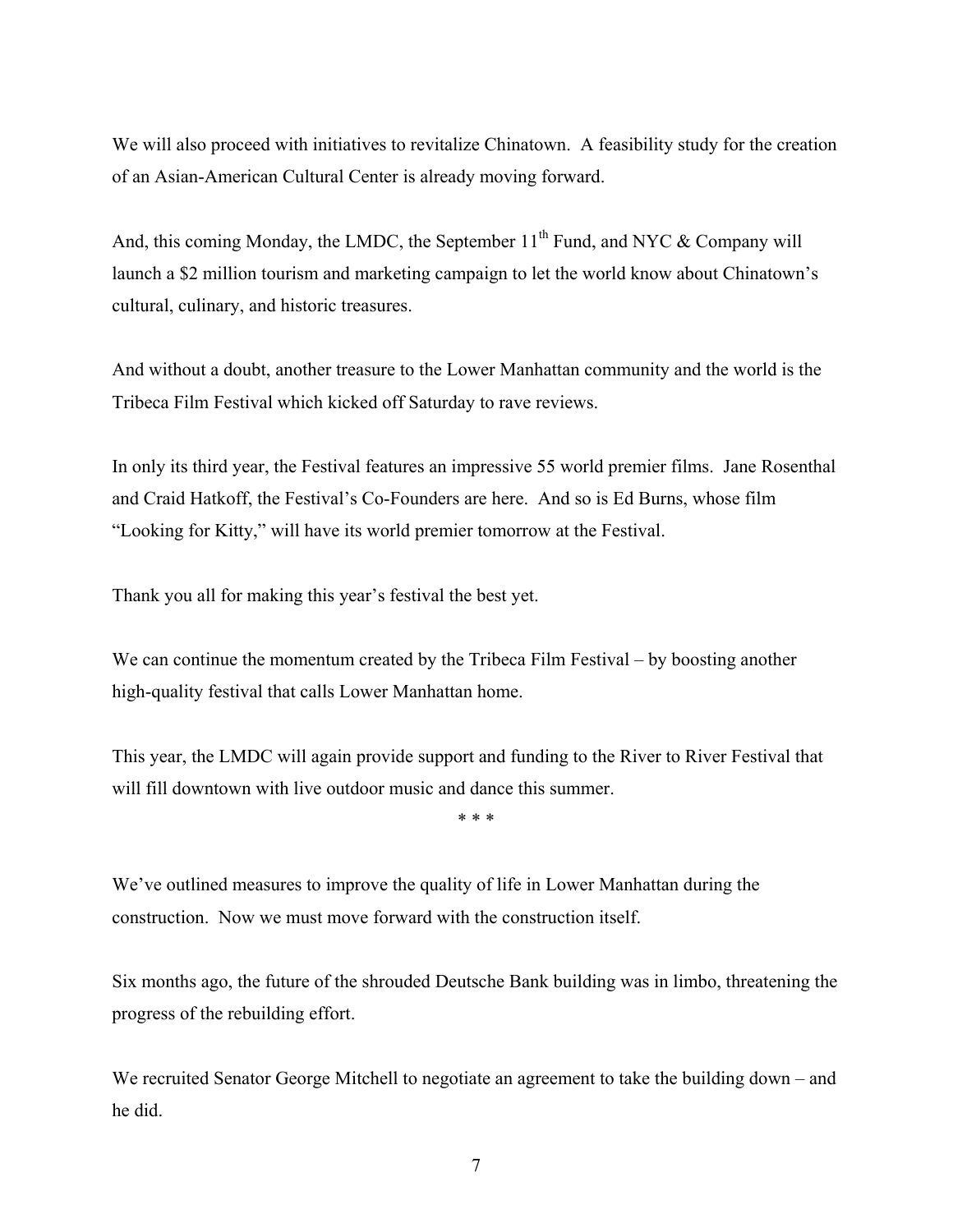Thanks to these successful efforts, the dismantling of the Deutsche Bank building will begin this fall and – after careful, systematic deconstruction – it will be gone next year.

Across the site at 7 World Trade Center, the Con Ed power substation that was crushed on September  $11<sup>th</sup>$  remains offline today – requiring half of downtown's power supply to come from other areas – eliminating redundancy and reducing reliability.

I'm pleased to report that, by the end of this month, we will gather at 7 World Trade Center – and will throw the switch that brings the substation back on line. Congratulations, Gene McGrath and Dan Tishman for restoring us to full power.

As we rebuild, we will be using the highest environmental standards. Lower Manhattan will be filled with model green building projects such as the Solaire, the Freedom Tower, and the Tribeca Green residential tower at Site 19B.

Goldman Sachs is now planning to build its new Lower Manhattan headquarters as a first-rate green building.

Pending finalization of an agreement with the Battery Park City Authority and the City, this new green facility will be constructed across West Street from the World Trade Center, keeping Goldman Sachs downtown and helping to insure Lower Manhattan remains the financial capital of the world.

\* \* \*

To ensure the success of our rebuilt downtown, we need to construct a  $21<sup>st</sup>$  Century transportation system.

At my address a year ago, we issued a *Transportation Strategies* report that, on behalf of the State and City, laid out a plan to restore the transit services and stations lost on September  $11<sup>th</sup>$ .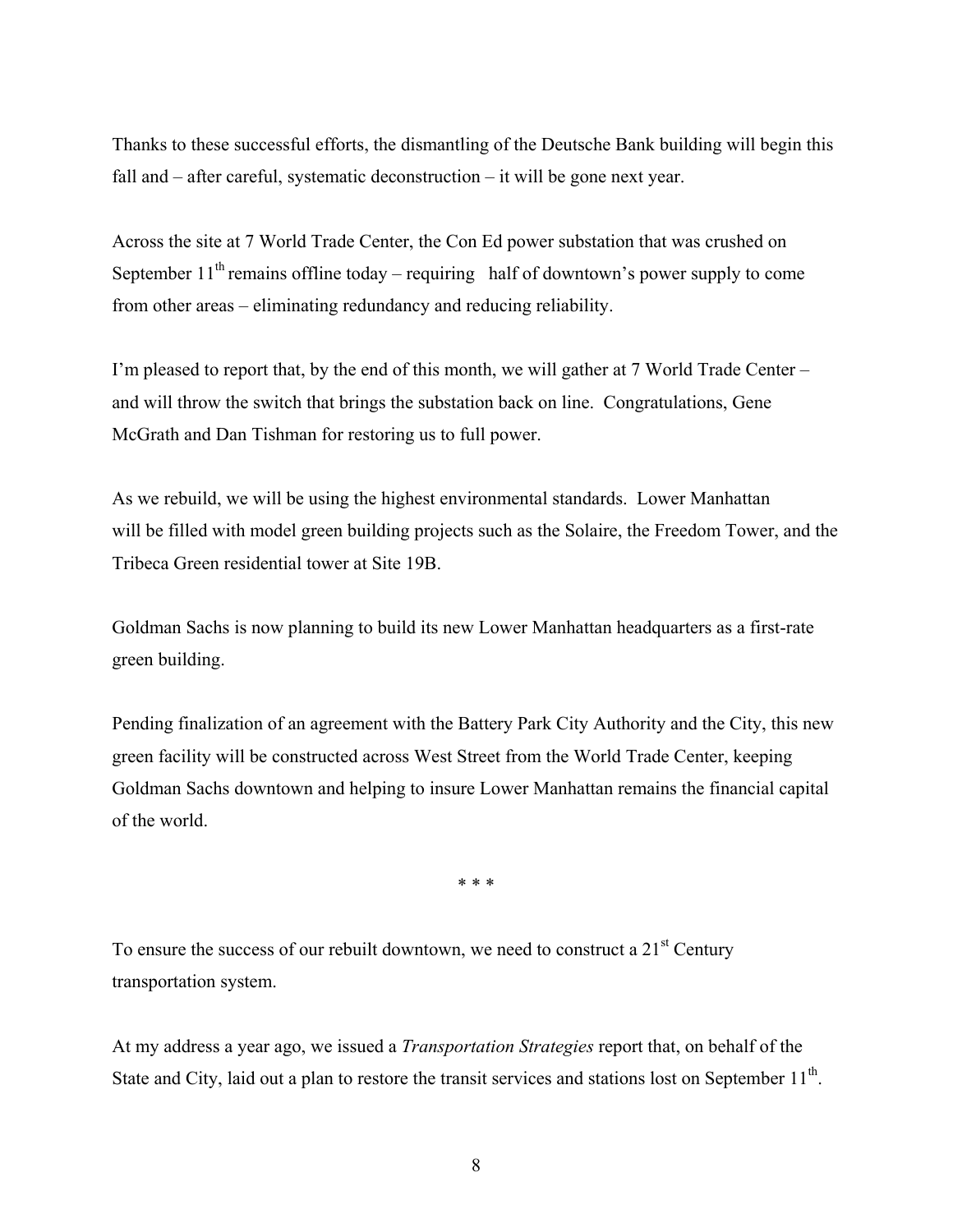It also proposed a set of improvements that would bring our outmoded system up to state-of-theart standards.

Today I'm pleased to report that we're on track with all of the major projects outlined in that strategic blueprint – from ferries, to West Street, to Fulton station, to commuter and airport access.

When PATH was out of service following September 11th, ferries took to the water -- pitching in to serve downtown's commuters.

Now that PATH is back, we have the chance to deploy ferries in new ways and to serve new markets. Just last week, the Port Authority called for proposals to create a ferry route from Yonkers to Lower Manhattan and I'm proud to announce that this first-ever Westchester-todowntown service will begin operation by the fall.

The Port Authority is also on schedule to provide ferry services between Lower Manhattan and both LaGuardia and JFK International airports. Starting this year, ferries will begin service to LaGuardia airport, with service to JFK beginning in the next.

To support downtown's existing and future ferry services, the Port Authority has begun building a new and expanded Battery Park City Ferry Terminal.

The new terminal will provide us with the opportunity to launch new ferry lines and give passengers enhanced amenities - indoor seating and better lighting – and it will be complete and open for business by spring of 2006.

Let's turn to West Street. From the earliest days of the downtown planning process, transforming West Street has been a compelling idea. Now, our promised new promenade is emerging.

Instead of a harsh, noisy highway, we will create a more tranquil, tree-lined boulevard adjacent to the memorial. On the east side of the new West Street, the sidewalks will be widened,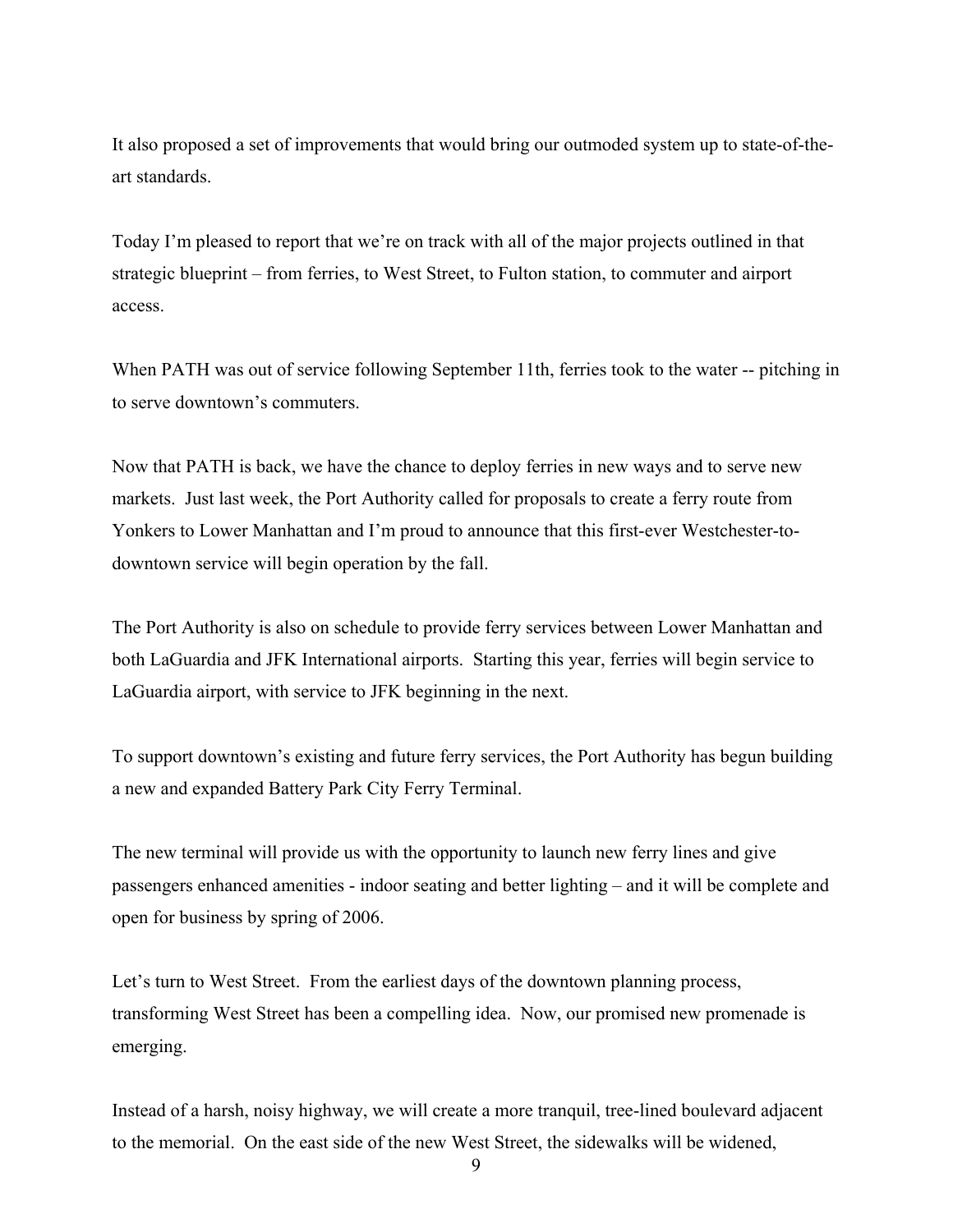creating grand stretches with views to the Statue of Liberty to the south and the Freedom Tower to the north.

On the west side, adjacent to Battery Park City, residents and visitors will enjoy unique urban spaces, such as gardens, children's playgrounds, and pocket parks.

I am proud to announce that we are ready to make the West Street vision a reality. This September, construction on the southern portion of the West Street promenade will begin.

The State Department of Transportation will complete this first section – from Washington to West Thames Street – by the end of next year.

To ensure that Lower Manhattan remains a world-class destination, it's important that we build grand gateways to our downtown.

The PATH station designed by Santiago Calatrava is an inspirational start. However, hundreds of thousands of trips begin and end at two of the oldest transit facilities in the city: the South Ferry and Fulton subway stations. Our rebuilt Lower Manhattan deserves better.

At South Ferry, the Environmental Assessment for a new, expanded station has been completed and a new terminal is on track to open in 2007.

The station will allow for a modern 10-car train and provide more convenient transfers to the N and W lines as well as the Staten Island Ferry.

And at Fulton Street, a new hub will link 12 subway lines and unite all five boroughs while connecting to the PATH train.

Morning commuters will no longer step off trains into a dimly lit labyrinth of corridors, but instead into a broad and open concourse awash in sunlight.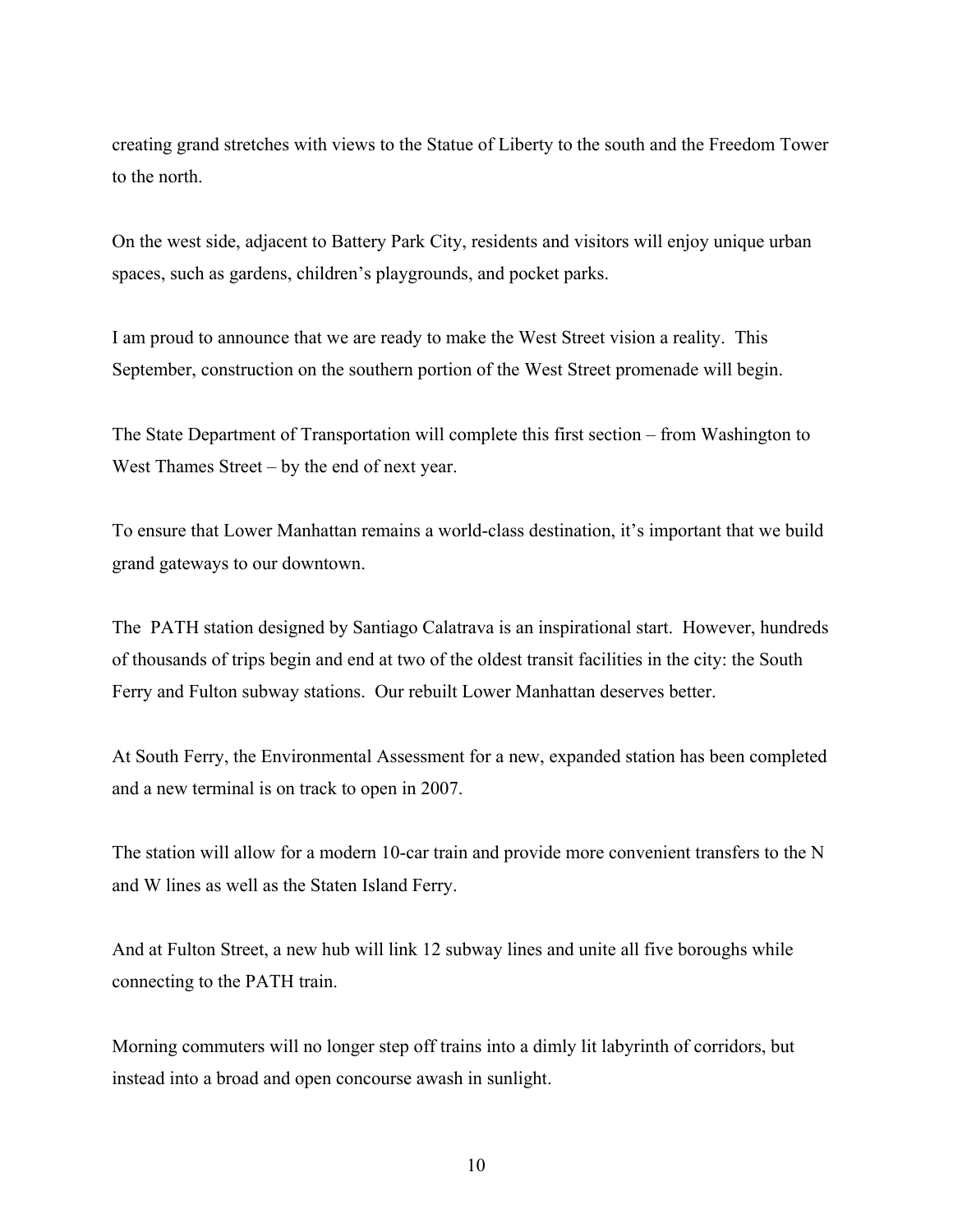New and more visible street entrances will be introduced and greater access will be provided for persons with disabilities. And, even as it is dramatically restructured, the new facility will preserve and incorporate one of downtown's existing treasures – the Corbin building.

I'm pleased that the MTA will reveal the new station design on May 26 at a meeting hosted by the American Institute of Architects.

For the past year, a team of four State and City agencies have been engaged in a coordinated study to determine how we can create a new rail line between Lower Manhattan and both Long Island and JFK International Airport.

I am pleased to report that the agencies have completed their work – in tandem and on time.

They have confirmed the new rail line can be done within a decade. They have identified a pair of finalists. And they've made a single recommendation to the Mayor and myself.

The first option would employ an existing East River crossing known as the Montague tunnel, currently used by the M and R subway lines.

This approach would maximize the use of existing infrastructure and would serve a key employment corridor of the Financial District, making stops at Broad, Fulton, and Chambers streets. And it would operate without disrupting existing riders.

The second option involves the creation of a New Tunnel across the East River.

The agencies conducting the study concluded that this option is the best. I agree. The New Tunnel would carry as many as 100,000 Long Island commuters to Lower Manhattan 15 minutes faster than existing rail services – that's a 40% savings in travel time from Jamaica.

It would offer the most comfortable and reliable ride. And it would provide airport passengers with the long-desired one seat ride to JFK in just thirty-six minutes.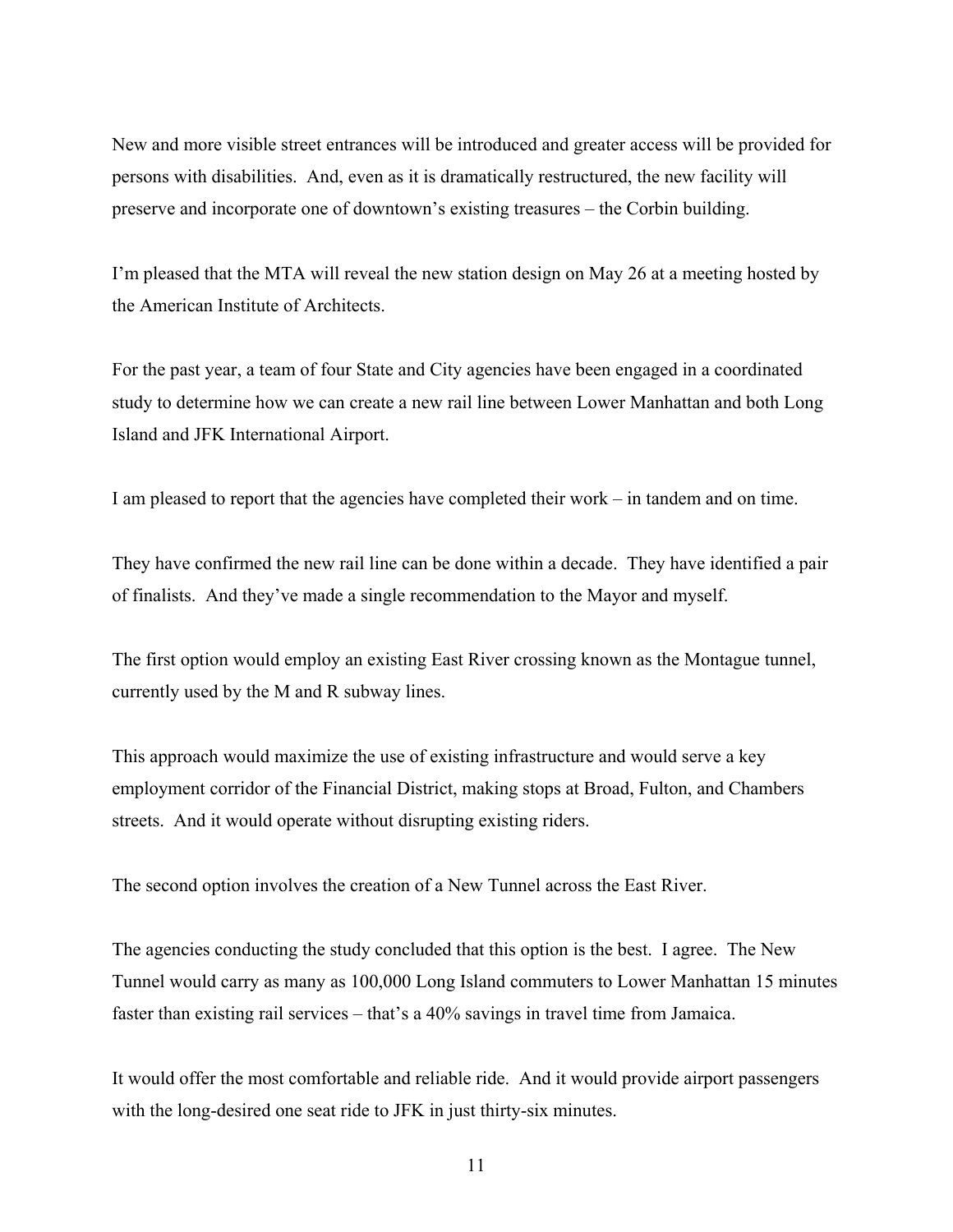Given these advantages, the New Tunnel is the approach that Mayor Bloomberg and I will pursue as our mutual first choice.

Whatever tunnel the new service takes, it will offer *multiple* advantages to the *entire* city and region.

For starters, Long Islanders – as well as Queens and Brooklyn commuters – will experience a more direct and more comfortable trip to Lower Manhattan.

And by offering this attractive approach instead of the circuitous route many Long Island riders currently take via Penn Station, our new service will help reduce congestion on midtown-todowntown subway lines such as the 2,3 – benefiting passengers throughout Manhattan.

The rail line will attract riders to mass transit, removing traffic from our area's roadways and pollution from our air.

By offering a one seat-ride to JFK, this line will offer a convenient, no-transfer rail route for Manhattan's airport-bound passengers – businesspeople, residents, and visitors – taking them all the way to their terminal.

In so doing, it will position New York alongside the other world-class cities that already have such seamless global access.

This improved air-rail service will strengthen the competitiveness of JFK, our region's premier international airport and an important economic engine for our area.

The New Tunnel option in particular will offer yet another opportunity. The boring of this tunnel will create the capacity to extend additional rail lines – such as the Second Avenue Subway and existing services such as the E train – across the East River from their endpoints in Lower Manhattan to Brooklyn and beyond.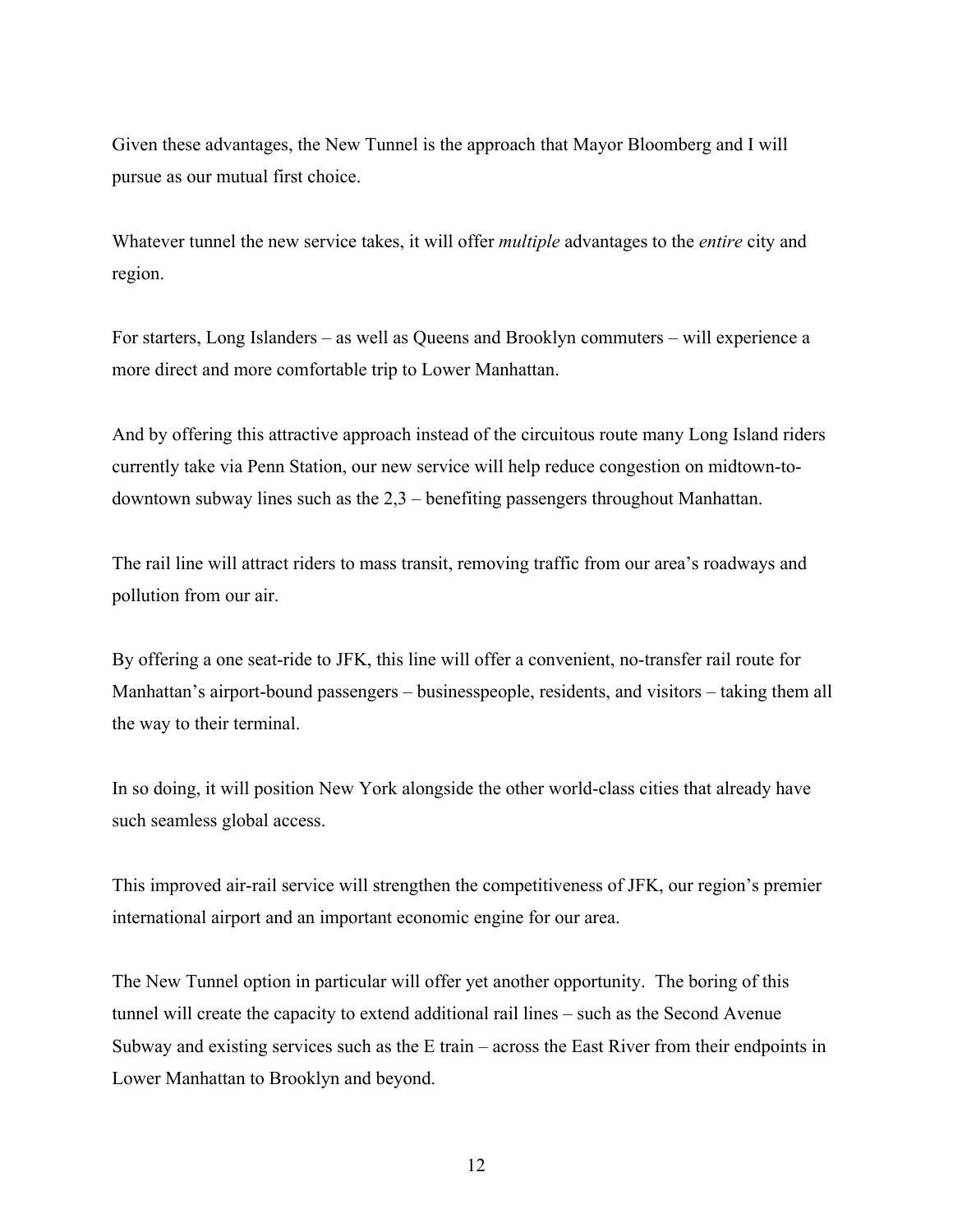Our new project will thus enable us to create a better transit system for *several* communities simultaneously.

The economic value of our new service will likewise extend beyond downtown to benefit the entire city and broader region. This rail project will cost up to \$6 billion.

But it will produce more than that amount in region-wide economic output *every year*. And it will help to create more than 56,000 jobs in Lower Manhattan and downtown Brooklyn – jobs that are accessible to the metropolitan area and will contribute to the regional economy.

My commitment to this project is strong.

As I stated a year ago, as I reiterated in October, and as I reaffirmed in my State of the State address in January, we are going to make this dream into a reality. We will begin the required environmental process this summer.

Both of the options I've discussed will be thoroughly analyzed and the optimal solution will be developed. And, by the time the environmental review is done, we will have secured the financing necessary to begin construction.

We've got a number of sources to draw upon.

The Port Authority has already committed \$560 million for the project – and now I've asked them to review the capital plan and to explore dedicating even more financing to this worthy project.

The LMDC and the MTA will each allocate significant funding for this purpose. And we'll work closely with the White House and Congress to garner additional federal support and tap into still-available portions of the President's \$21 billion relief package for New York.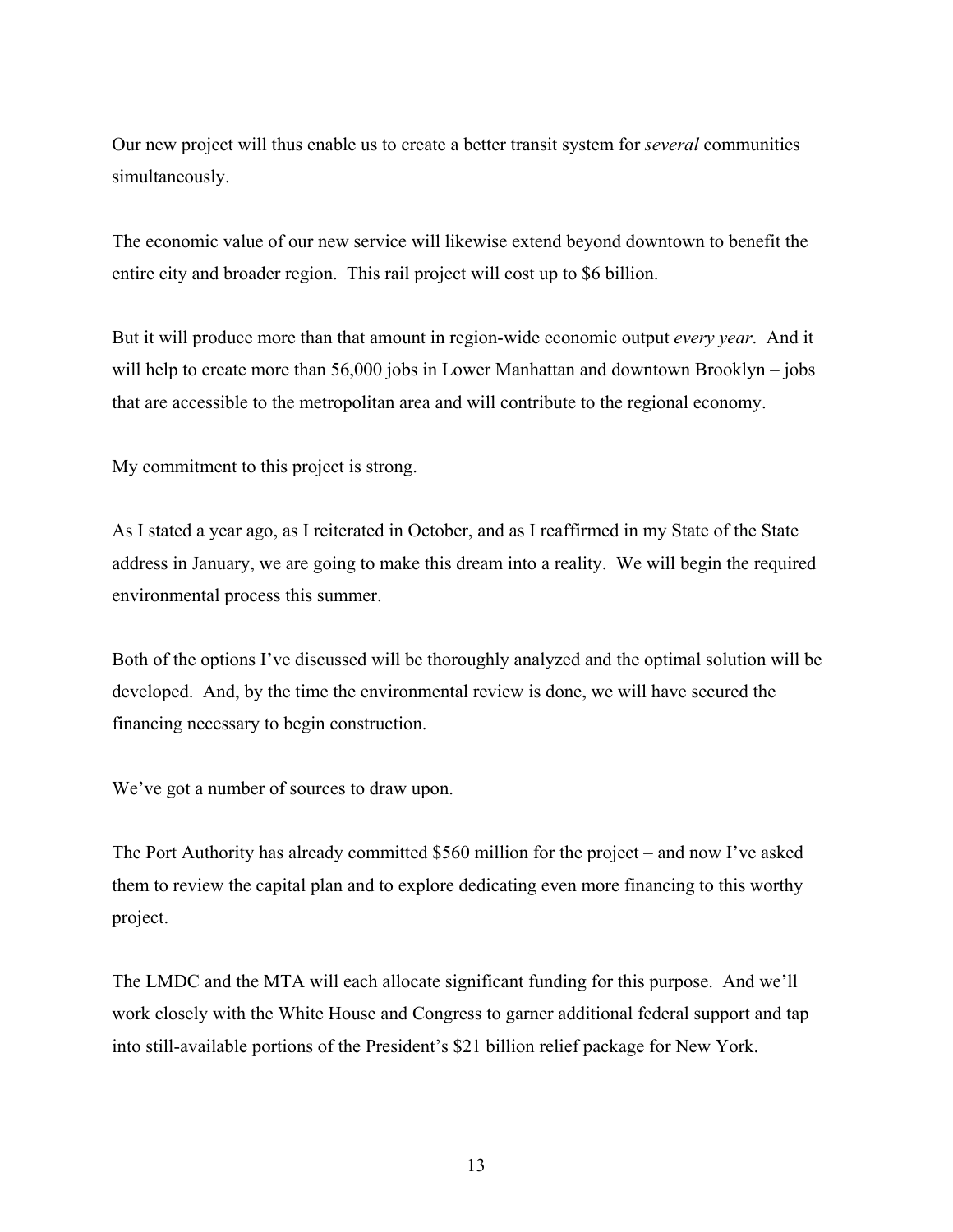And we won't stop there. Key leaders in the Lower Manhattan business community have agreed to join the Mayor and me in securing the funds I've mentioned and pursuing additional sources towards the total required.

Tom Renyi, Ken Chenault, Stan O'Neal and Bill Rudin, thank you for your leadership on this critical issue.

We have chosen the route. From Downtown Manhattan to Atlantic Avenue, Brooklyn to Jamaica, Queens and on to Long Island and JFK – we WILL build this new line.

We will get it done so that, when the new World Trade Center is built ... our entire region can share the benefits of downtown's resurgence. And we will get it done so our renewed Lower Manhattan will be accessible to the people of the world.

\* \* \*

A year ago, we invited architects from around the nation and world – amateurs and professionals alike – to submit their best, most inspiring ideas for a memorial at the World Trade Center.

We had faith – but no guarantee – that an open call would yield a design of which we would be proud. But we kept our faith ... we adhered to our democratic principles ... we stood behind our jury of distinguished citizens … and we succeeded in selecting a great design.

At the start of the new year, a single winner was chosen from among the 5,201 creative submissions: Michael Arad and Peter Walker's "Reflecting Absence."

This design's combination of two voids and verdant surroundings will create a setting where, as we look back with heavy hearts, we look forward with open minds.

Today we set out a timeline for the development of the memorial.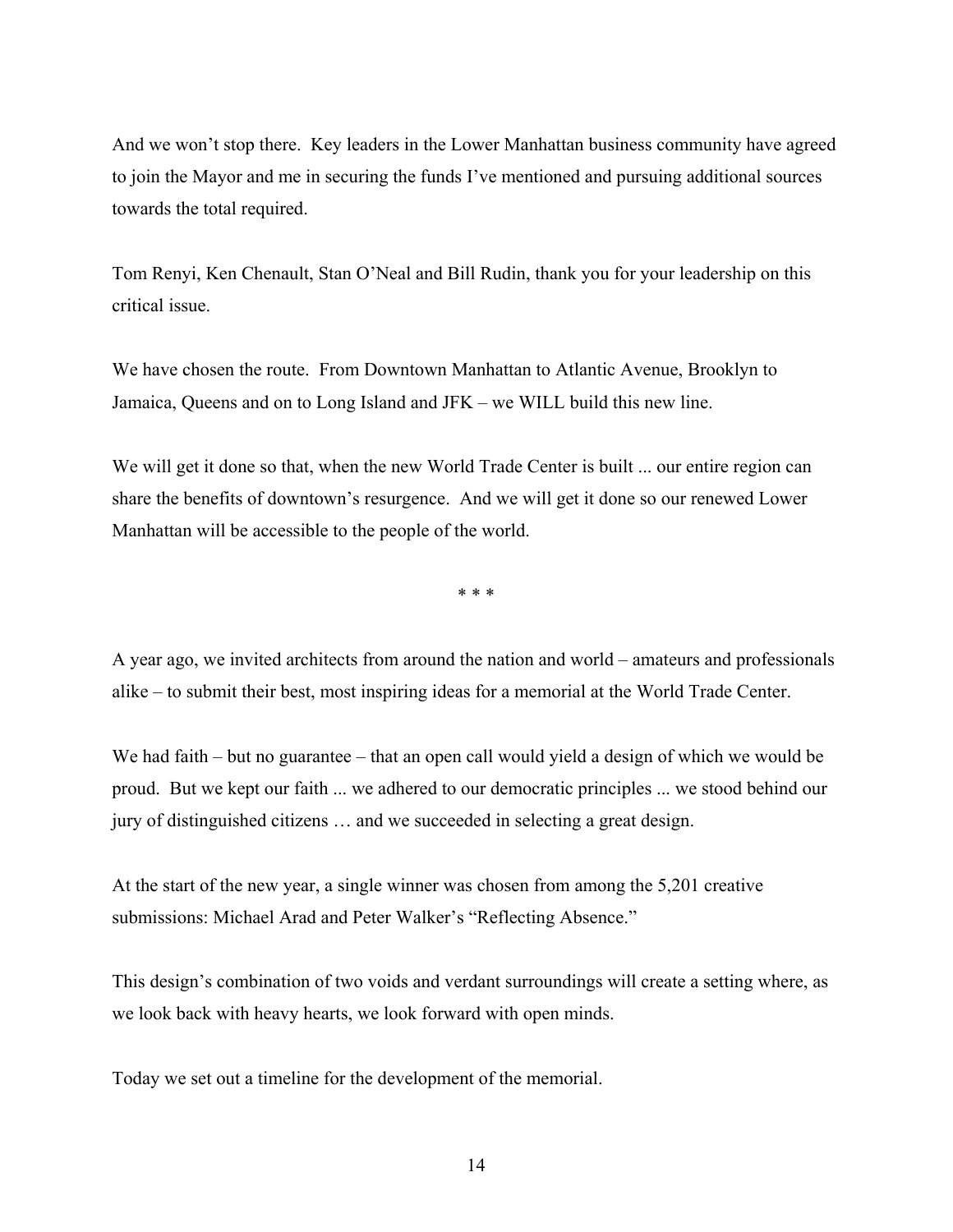An important evolution of the memorial concept – a full schematic design, executed by Arad and Walker with associate architect Max Bond – will be complete by the end of this year.

Construction drawings will be done by the end of next year. And construction will begin the following year.

As Michael Arad said at the unveiling of his design, "My own sense of loss is insignificant in comparison to what … family members feel."

For family members, the memorial process itself has been a sometimes cathartic and sometimes painful experience. It has been filled with honest differences of opinion and powerful streams of emotion.

Even while Arad's memorial is in development, we will offer family members a place to remember their loved ones in peace – and a place to come together in unity.

I am calling upon the LMDC to offer funding and assistance to family groups for the creation of an interim space near Ground Zero that serves as a welcoming center for family members – as well as survivors, residents, and visitors – who come to the site.

In this new space, families will also be able to preserve their memories through audio recordings, writings, and archives. And once the Memorial is built, these memories will endure as part of the Memorial Center's permanent collection.

\* \* \*

Building the memorial and cultural complex is enormously important not only to New York but to communities around the world.

Constructing the complex will require resolve and resources that are equal to the enormity of the task.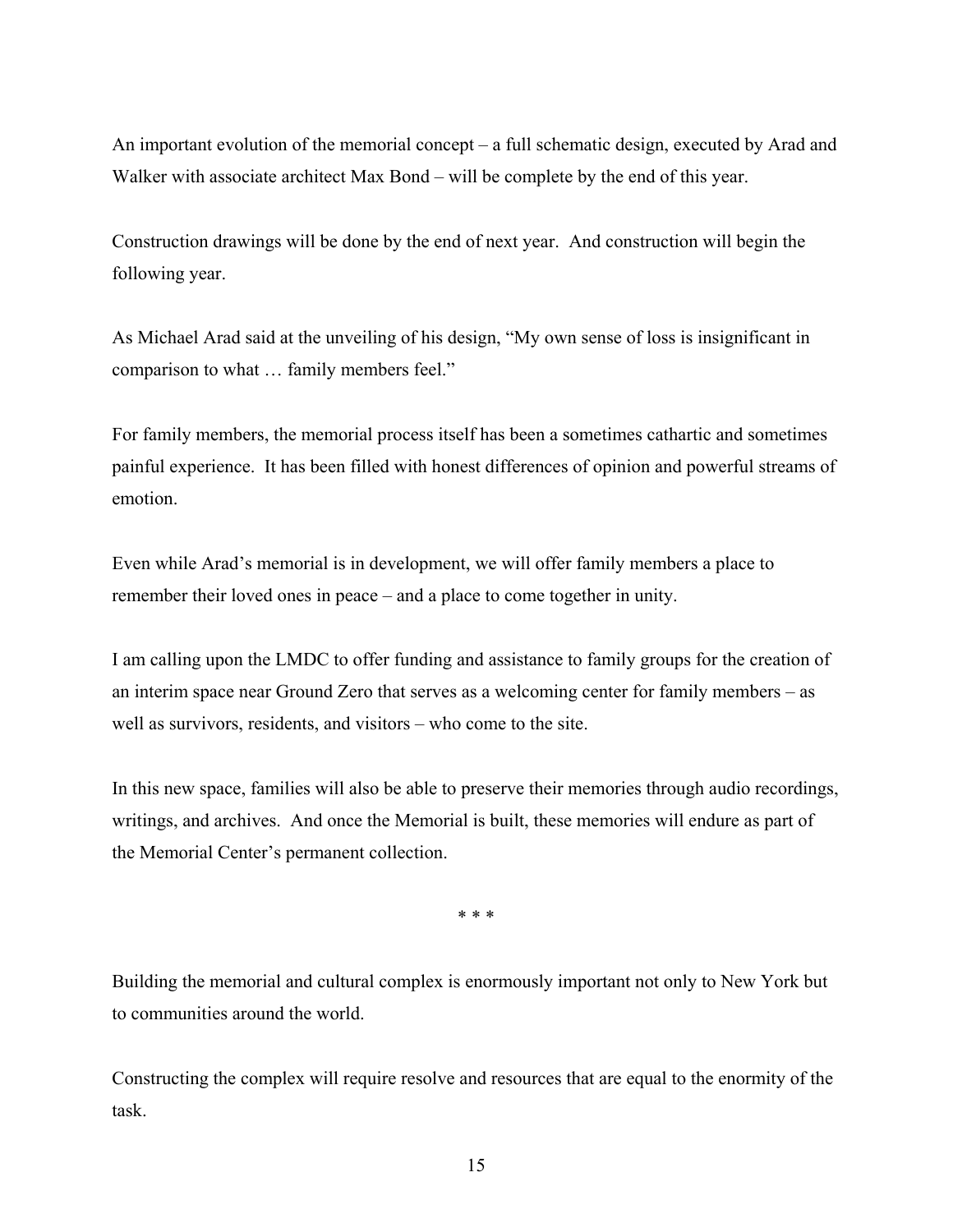Very soon, Mayor Bloomberg and I will announce the leadership of the World Trade Center Site Memorial Foundation, the nonprofit entity that will coordinate the fundraising effort.

The Foundation will also oversee the development of the memorial and cultural facilities themselves.

I want to thank the search committee of business and civic leaders and family members, chaired by John Whitehead with the wise counsel of Ira Millstein, who are assembling the Foundation's leadership team.

\* \* \* \*

Over 41,000 fans were at Shea Stadium for the first major league baseball game played in New York after September 11<sup>th</sup>. Quiet filled the park for a moment of silence at the beginning of the game.

The silence was followed by the singing of "God Bless America," and, as our Mets took the field ... chants of "U-S-A" filled the stadium. New York was back.

That night the Mets gave our city a victory and the entire team donated their salaries to support the families of New York's fallen firefighters and police officers.

Today, baseball gives New York and America another gift.

I'm pleased to announce that Major League Baseball, the Baseball Players Association, and the Baseball Tomorrow Fund are jointly contributing the first million dollar donation to the World Trade Center Memorial Foundation.

I'd like to ask the representatives of those organizations – including Players Association head Don Fehr, Deputy Baseball Commissioner Bob DuPuy and our own Mets players…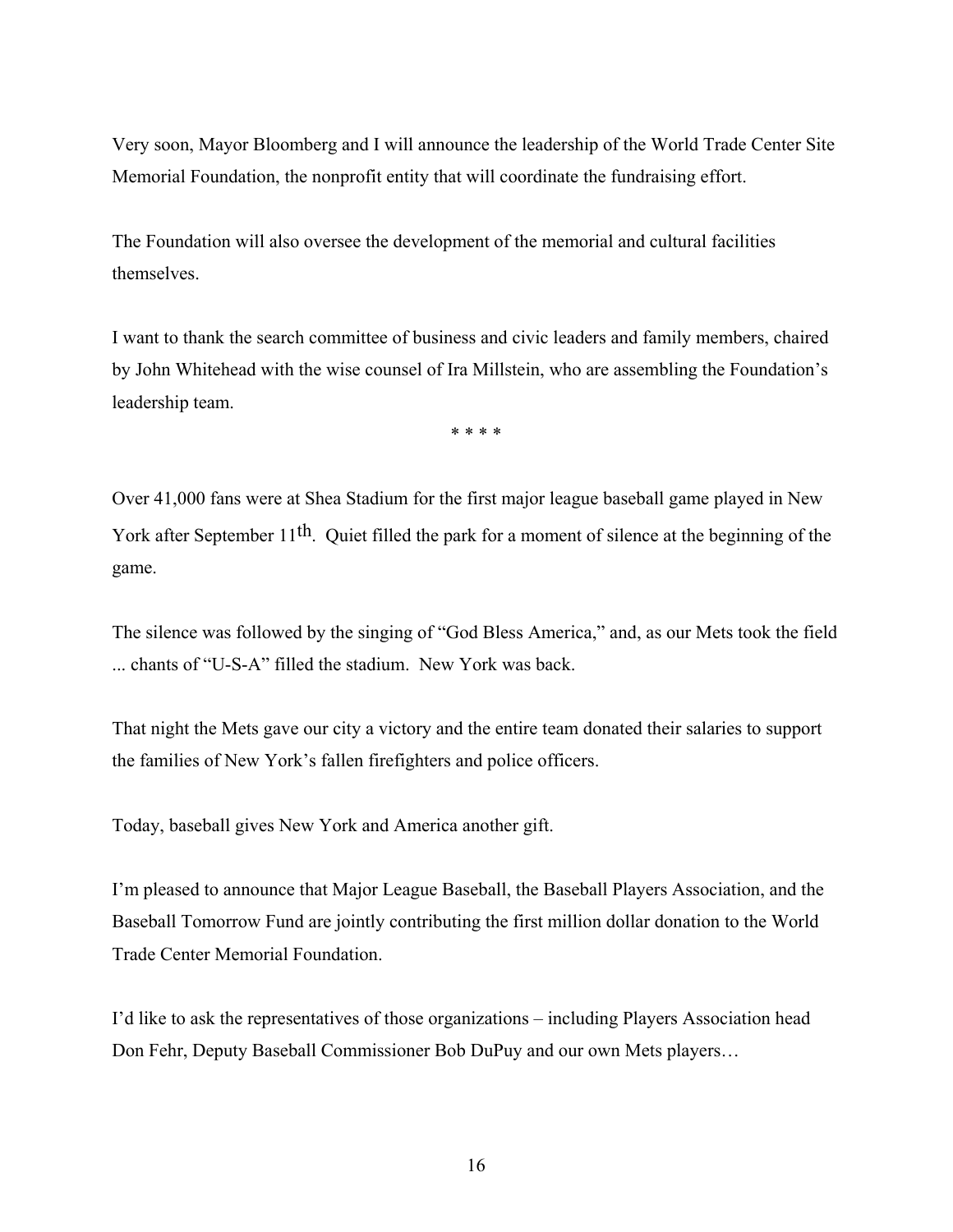… [John Franco, Tom Glavine and Al Leiter] – to stand and be recognized. Thank you, for making yet another major league contribution today.

\* \* \*

This entire process – building the memorial and rebuilding Lower Manhattan – is about more than bricks and mortar – more than dollars and deadlines.

It's about people.

It's about the people who have had to rebuild in the most profound sense – the families who have had to reassemble their lives after suffering unimaginable loss.

Last week, a soft-spoken woman pulled me aside to tell me about her husband, who she lost on September  $11<sup>th</sup>$ . She told me how she and her family were coping – how they were somehow making it through – still taking it day by day.

She recounted the generosity of friends and strangers who, from September  $11<sup>th</sup>$  to the present, have offered her solace and support.

And she was grateful to the people of New York for the tuition assistance her daughters have received so they can afford a college education.

This courageous woman – and thousands of family members like her – show us how to rebuild.

With the support of their community and the strength of their humanity, they manage to get up each morning and, in the course of each day, make meaning of tragedy.

Just as they have found the way to rise from their trauma and persevere – so shall Lower Manhattan rise from the rubble and rebuild.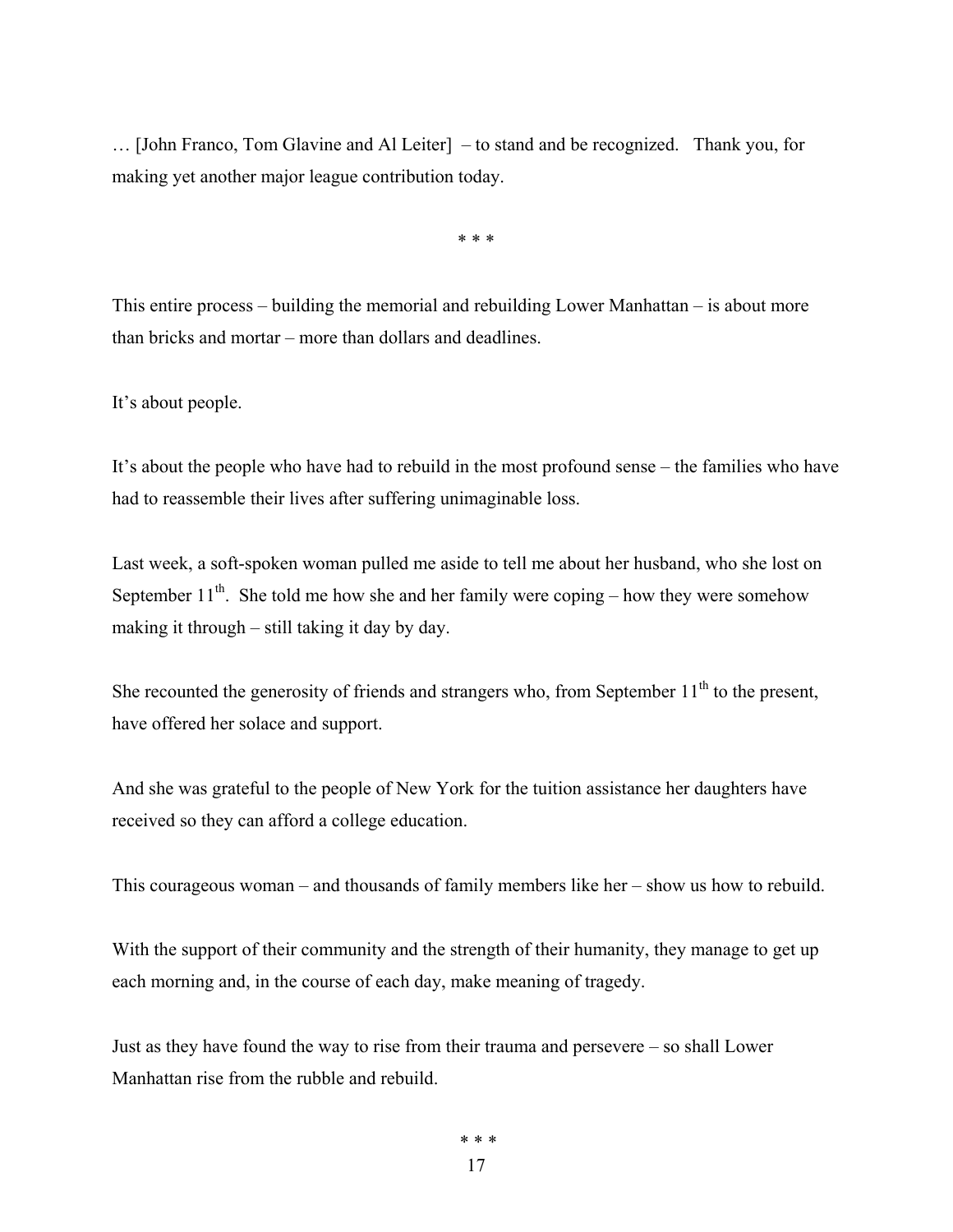And make no mistake – we WILL rebuild.

We will not be hindered by court battles or dissuaded by naysayers.

We will marshall the resources and press forward with our task.

With the continued guidance of the LMDC, which has been and remains critical to the success of this effort, in partnership with the Port Authority, Larry Silverstein, Daniel Libeskind, David Childs, Santiago Calatrava, Michael Arad, and Peter Walker…

… – and with the commitment of President Bush and, of course, the strong leadership of Mayor Bloomberg – we will fulfill the mandate from the citizens of New York and the nation.

We will do whatever it takes – and we WILL rebuild.

When the founders of our nation gathered together on July 4, 1776, they sought to construct a single nation out of 13 seemingly incongruous colonies.

They did so in the face of tyranny and despite the guarantee of conflict. When they put pen to paper to declare the independence of these United States, they proclaimed certain self-evident truths that, to this day, guide our democracy.

Each year since, we have celebrated our nation's declaration through festivities, family, and fireworks.

But this year we will do something different – something even more meaningful.

On July 4th, as we celebrate the birth of our democracy, we will also celebrate the rebirth of our city.

On July 4th, as we commemorate the founding of our nation, we will lay the foundation for our resurgence.